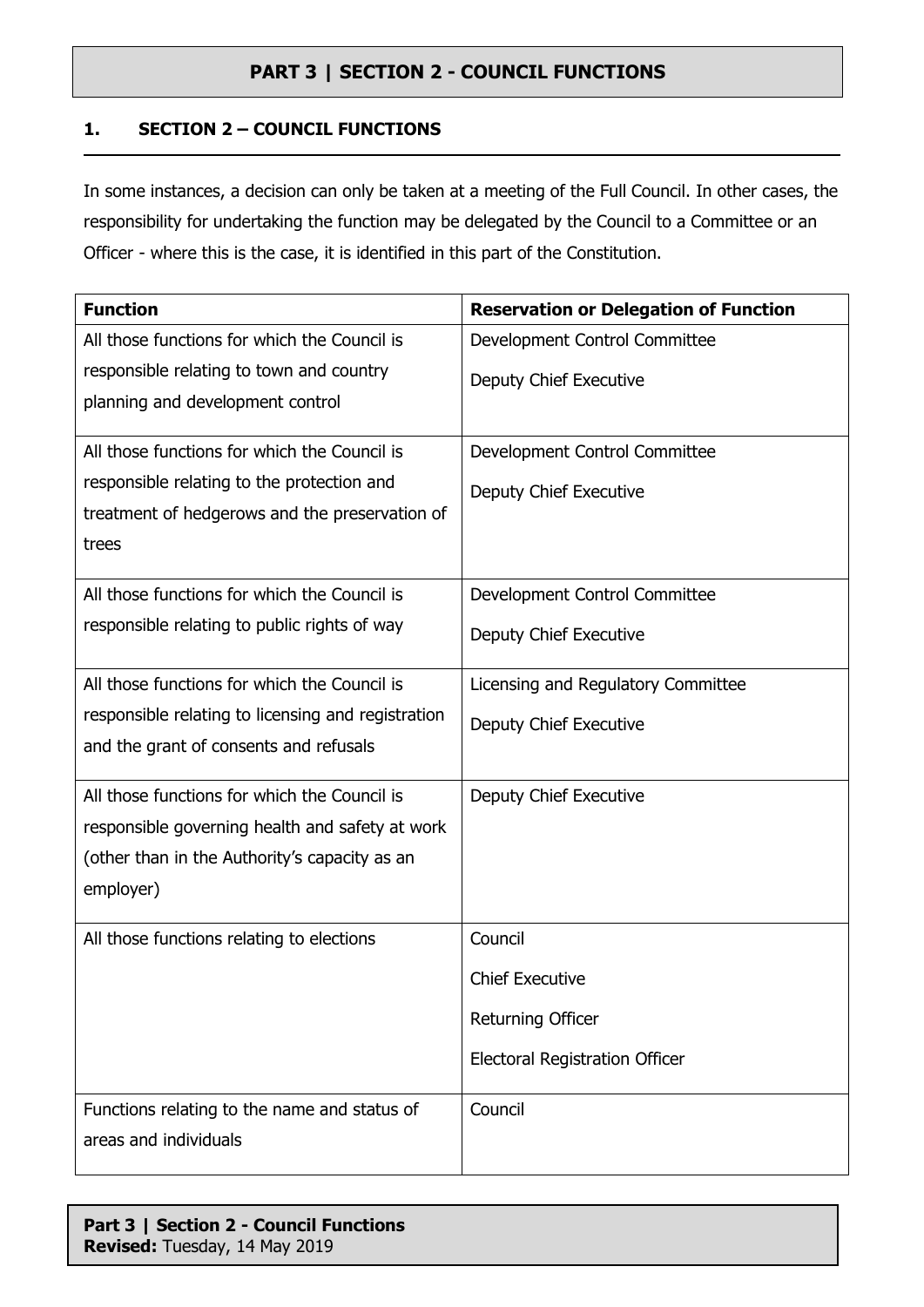| <b>Function</b>                                 | <b>Reservation or Delegation of Function</b> |
|-------------------------------------------------|----------------------------------------------|
| Power to make, amend, revoke, re-enact or       | Council                                      |
| enforce byelaws or orders                       |                                              |
| Power to promote or oppose local or personal    | Council                                      |
| bills                                           |                                              |
| Power to make and amend procedure rules         | Council                                      |
| Power to make contract standing orders          | Council                                      |
| Power to appoint staff, and to determine the    | Council                                      |
| terms and conditions on which they hold office  | <b>Chief Executive</b>                       |
| (including procedures for their dismissal)      | Deputy Chief Executive                       |
| Duty to make arrangements for the proper        | Council                                      |
| administration of financial affairs             |                                              |
| Power to appoint Officers for particular        | Council                                      |
| purposes (appointment of Proper Officers)       | Monitoring Officer                           |
| Duty to designate an Officer as the Head of the | Council                                      |
| Authority's Paid Service                        |                                              |
| Duty to designate an Officer as the Monitoring  | Council                                      |
| Officer and to provide staff                    |                                              |
| Duty to approve the Authority's statement of    | Policy Finance and Development Committee     |
| accounts, income and expenditure and balance    |                                              |
| sheet, or record of payments and receipts       |                                              |
| Power to make a closing order on a takeaway     | Licensing and Regulatory Committee           |
| food shop                                       | Head of Law and Democracy                    |
| <b>Functions under local Acts</b>               | Council                                      |
|                                                 | <b>Heads of Service</b>                      |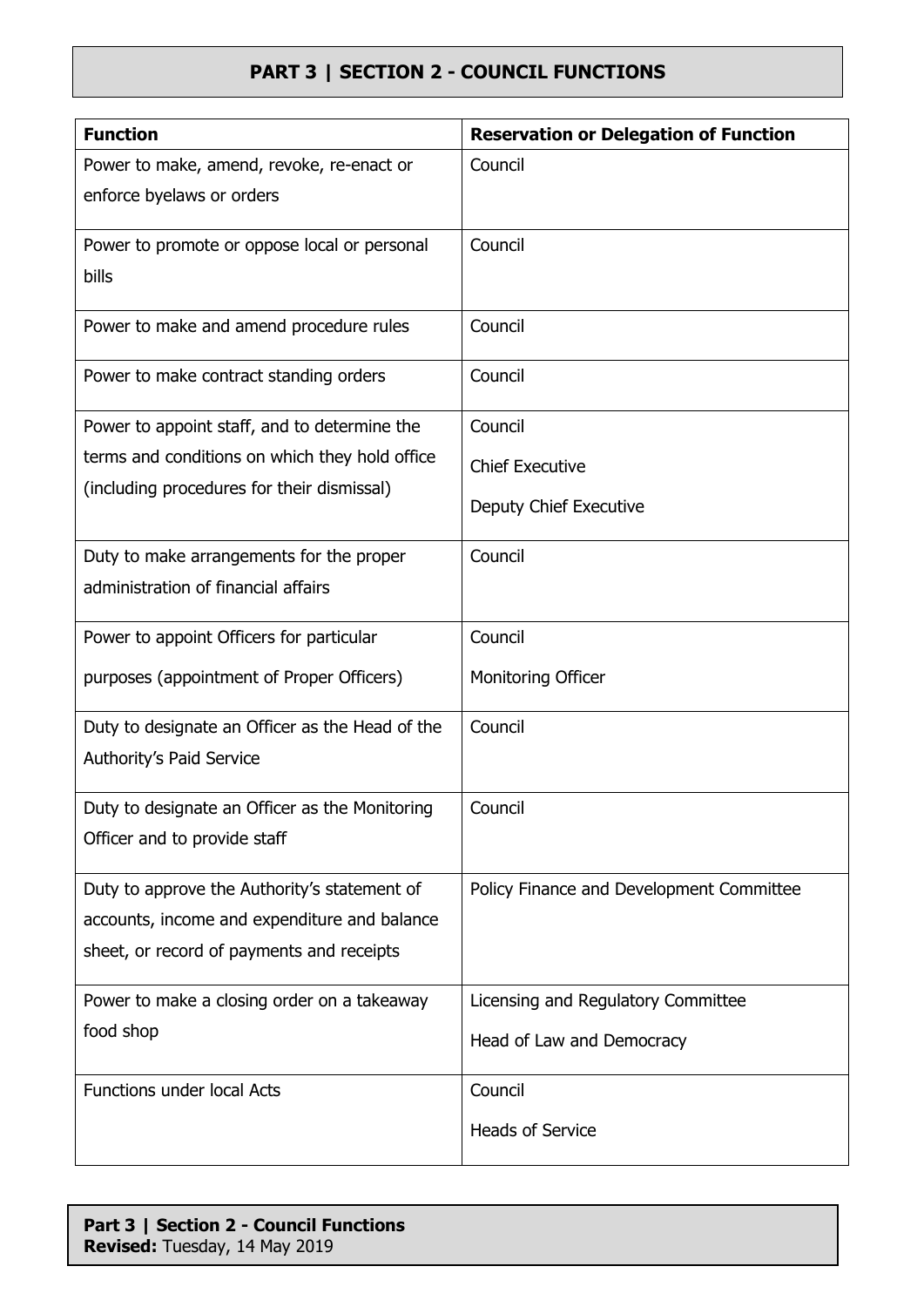| <b>Function</b>                                   | <b>Reservation or Delegation of Function</b> |
|---------------------------------------------------|----------------------------------------------|
| The conduct of best value reviews under Local     | Policy Finance and Development Committee     |
| Government Act 1999                               | <b>Chief Executive</b>                       |
| The discharge of any function relating to the     | Licensing and Regulatory Committee           |
| control of pollution or the management of air     | Deputy Chief Executive                       |
| quality                                           |                                              |
| The service of an abatement notice for a          | Licensing and Regulatory Committee           |
| statutory nuisance                                | Deputy Chief Executive                       |
| The passing of a resolution that Schedule 2 to    | Council                                      |
| the Noise and Statutory Nuisance Act 1993         |                                              |
| should apply                                      |                                              |
| Inspections for statutory nuisance                | Licensing and Regulatory Committee           |
|                                                   | Deputy Chief Executive                       |
| Investigation of any complaint as to the          | Licensing and Regulatory Committee           |
| existence of a statutory nuisance                 | Deputy Chief Executive                       |
| Obtaining information under Section 330 Town      | Policy Finance and Development Committee     |
| and Country Planning Act 1990 as to interests in  | Deputy Chief Executive                       |
| land                                              |                                              |
| Obtaining of particulars of persons interested in | Policy Finance and Development Committee     |
| land under Section 16 Local Government            | Service Delivery Committee                   |
| (Miscellaneous Provisions) Act 1976               | <b>Heads of Service</b>                      |
|                                                   |                                              |
| The appointment or revocation of appointment      | Council                                      |
| of any individual to any office/body other than   | <b>Chief Executive</b>                       |
| the Council                                       |                                              |